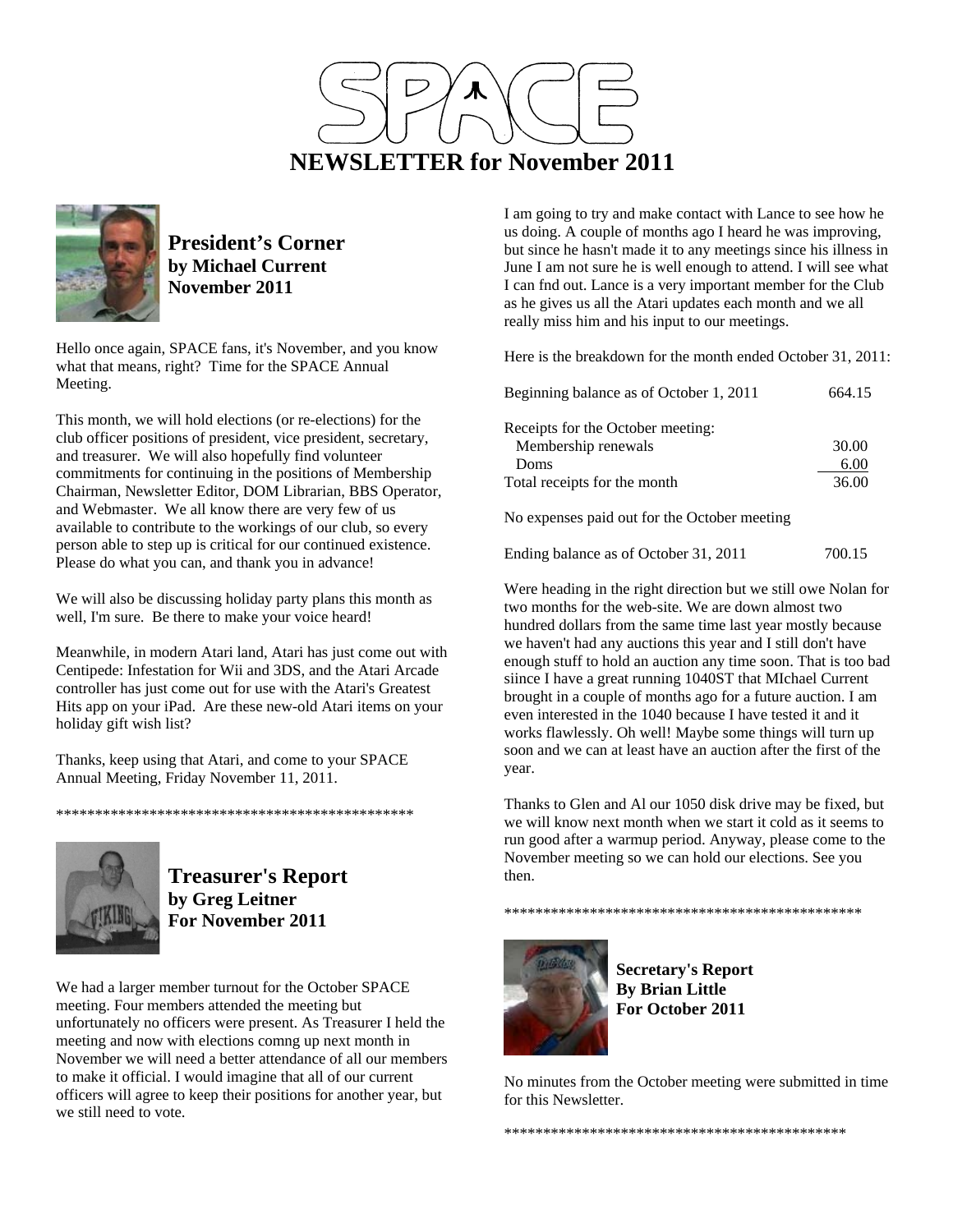From: Michael Current [michael@mcurrent.name] Sent: Sunday, October 30, 2011 4:04 PM Subject: Centipede: Infestation Now Available

Centipede: Infestation Now Available

Begin the Infestation With the Re-Imagined Arcade Classic on Wii and Nintendo 3DS

LOS ANGELES, Oct. 25, 2011 /PRNewswire/ -- Atari, one of the world's most recognized publishers and producers of interactive entertainment, announced today the release of the re-imagined legendary video game franchise Centipede: Infestation for Wii and Nintendo 3DS now available at all retail outlets.

Media have rallied around Centipede: Infestation's post-apocalyptic action experience:

"It's a fun romp through a good story with some fun gameplay...[Centipede: Infestation] has something that makes it legitimately a fantastic party game." – Nintendo Everything

"On both platforms the game keeps true to the original with its fast pace shooting style." – Pure Nintendo

"…Reimagining of the old-school, post-nuclear shooter converts it to a run-'n'-gun directional shooter." – Nintendo Power

"It's a simple yet addictive gameplay concept, and the controls are very quick and responsive, so there's not much there to impede you in your goal of shooting evil bug enemies that are trying to kill you." - NintendoGal

Centipede: Infestation features run-n-gun shooting style gameplay with tower defense-style objects, paying homage to the original Centipede while bringing the brand into the 21st century. Players assume the role of an orphaned teenager hero named Max as he trudges through the wasteland, fighting off giant bugs. Along Max's travels, he encounters a young teen named Maisy who possesses a collection of seeds that hold the secret to bringing plant life back to the

wasteland. Max and Maisy join forces to grow these gardens and protect the last natural resources on earth.

Centipede: Infestation carries a suggested retail price of \$29.99. For more information on Centipede: Infestation, please log onto

http://www.atari.com/centipedeinfestation.

\*\*\*\*\*\*\*\*\*\*\*\*\*\*\*\*\*\*\*\*\*\*\*\*\*\*\*\*\*\*\*\*\*\*\*\*\*\*\*\*\*\*\*\*

From: Michael Current [michael@mcurrent.name] Sent: Sunday, October 30, 2011 3:58 PM Subject: The Atari® Arcade Brings Direct Control to Atari's Greatest Hits App

The Atari® Arcade Brings Direct Control to Atari's Greatest Hits App

SEATTLE, Oct. 3, 2011 /PRNewswire/ -- The Atari Arcade powered by Duo from Discovery Bay Games joins the growing line of "app-based accessories"

designed specifically for the iPad and iPad 2.

Boasting a retro design, complete with an analog joystick and four control buttons, the Atari Arcade brings a mobile, arcadelike experience to the "Atari's Greatest Hits" app, which has

amassed over three million downloads to date on the App Store(SM).

To begin using the Atari Arcade, consumers should first download the "Atari's Greatest Hits" app from the App Store. With the app installed, simply connect the iPad into the Atari Arcade's dock and then take control playing up to 100 Atari classics including Asteroids®, Centipede® and Missile Command®. Unlike wireless connections, this hard-wired dock provides accurate and speedy response to actions taken with the joystick or control buttons while also powering the Atari Arcade without the need for batteries.

"The Atari Arcade brings an entirely new dimension to our already successful 'Atari's Greatest Hits' app," said Lee Jacobson, SVP of Licensing, Atari Inc. "The Atari Arcade controller delivers a true mobile arcade experience."

"We've worked closely with Atari to ensure this controller is optimized to the fullest extent for each game offered in their app," said Craig Olson, CEO, Discovery Bay Games. "We've designed the Atari Arcade so that it delivers a cool-factor for today's digital gamer that's both nostalgic and sleek."

The Atari Arcade will be available for \$59.99 at Target (October 2, 2011); Apple Stores, Apple.com, and Toys R Us (November 1, 2011).

#### \*\*\*\*\*\*\*\*\*\*\*\*\*\*\*\*\*\*\*\*\*\*\*\*\*\*\*\*\*\*\*\*\*\*\*\*\*\*\*\*\*\*\*\*

From: Michael Current [michael@mcurrent.name] Sent: Sunday, October 30, 2011 4:46 PM Subject: [ST] gwEm/PHF releases 'impossible' 128 byte music demo

gwEm/PHF releases 'impossible' 128 byte music demo (ST) October 22nd, 2011

gwEm of The Psycho Hacking Force writes:

Some stuff to beat the last Checkpoint prod. Several hours worth of music in 128 bytes executable, featuring the following:

- \* Algorithmically generated melody
- \* New-skool lead instrument with detuned SID effect!

 \* Heavy 187bpm jungle rhythm with raw sounding kick and snare

- \* SNDH port (non-emulated player suggested)
- \* Source code included

gwEm

 » Download '128 byte Choonage' by gwEm of the PHF http://files.dhs.nu/files\_demo/128choon.zip

\*\*\*\*\*\*\*\*\*\*\*\*\*\*\*\*\*\*\*\*\*\*\*\*\*\*\*\*\*\*\*\*\*\*\*\*\*\*\*\*\*\*\*\*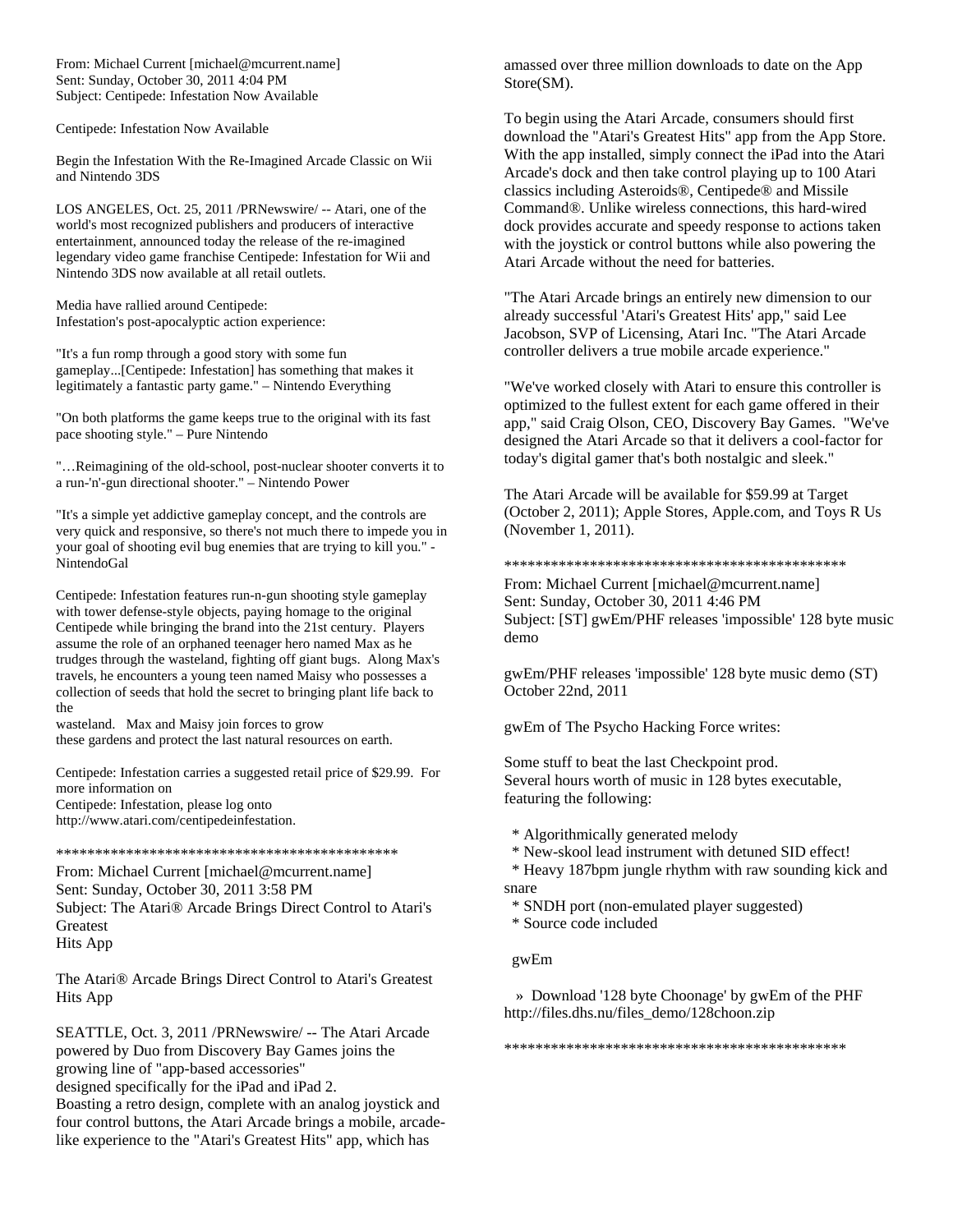From: Michael Current [michael@mcurrent.name] Sent: Sunday, October 30, 2011 4:47 PM Subject: gwEm updates STj

gwEm updates STj October 30th, 2011

gwEm of the Psycho Hacking Force writes:

A new version of my Atari SNDH DJing program - after five years we are up to v1.30 :) Main new features:

\* Added support for NTSC TOS versions

\* Modified selection of Lazy/Loop/Cue mode

 \* Removed some graphics to reduce memory usage and disk space

 » Download STj v1.30 http://files.dhs.nu/files\_msx/stj\_130.zip

\*\*\*\*\*\*\*\*\*\*\*\*\*\*\*\*\*\*\*\*\*\*\*\*\*\*\*\*\*\*\*\*\*\*\*\*\*\*\*\*\*\*\*\*

As amended by the membership, September 13, 2002

### BYLAWS FOR THE SAINT PAUL ATARI COMPUTER ENTHUSIASTS CLUB OF SAINT PAUL, MINNESOTA

#### NAME AND OBJECT

 a.. The name of the Club shall be the Saint Paul Atari Computer Enthusiasts, or SPACE.

 b.. The object of the Club shall be to bring those with a common interest in Atari computers together for the purpose of sharing hardware, software and information related to Atari. MEMBERSHIP

a.. The number of members of SPACE shall not be limited.

 b.. Any person or family interested in Atari computers shall be eligible for membership upon payment of the annual dues for the first year.

 c.. The annual dues shall be \$15.00, payable on the anniversary month of the member's joining date.

d.. Unused portions of dues are not refundable.

 e.. Any member found to be in violation of the rules or spirit of the club may be expelled by a majority vote of the Executive Board.

 f.. The Membership Chairman shall be responsible for collecting membership dues and managing the current membership list.

MEETINGS

 a.. SPACE meetings shall be held at 7:30pm on the second Friday of each month, at the Falcon Heights Community Center, unless otherwise directed by the Executive Board.

 b.. Club business cannot be conducted without at least one Officer and one other member present.

c.. All club meetings shall be open meetings.

 d.. Minutes of each club meeting shall be recorded by the Secretary and published in the club newsletter.

 e.. The Annual Meeting shall be held each November. At the Annual Meeting, Officers shall be elected and volunteers for other ongoing club duties shall be secured.

 f.. The President shall preside over club meetings. In the President's absence, the Vice-President shall preside. In their absence, the Secretary shall preside. If the first three are all absent, the Treasurer shall preside.

**TREASURY** 

 a.. An accounting for all incomes and charges to the SPACE balance sheet shall be published in the newsletter each month.

 b.. Prior approval by the Executive Board is required if the club is to incur any expense.

 c.. The Treasurer shall be responsible for the duties of managing the club's monetary assets.

NEWSLETTER

 a.. The club shall publish the SPACE Newsletter on a monthly basis.

 b.. All currently paid club members shall receive a copy of the Newsletter by mail each month.

 c.. Newsletters shall also be sent free of charge each month to other Atari clubs which are able to return the favor.

 d.. The Newsletter Editor shall be responsible for the duties of collecting articles from the membership, publishing, and distributing the Newsletter.

DISK OF THE MONTH

 a.. A new SPACE Disk Of the Month (DOM), readable by a standard Atari 1050 disk drive, shall be produced on a monthly basis. This is for the purpose of raising funds for the club.

 b.. DOMs shall include shareware, freeware, or public domain software or other files for the Atari. DOMs shall not include pirated commercial software.

c.. The price of the DOM shall be \$3.00.

 d.. DOMs shall be available for sale at each club meeting, and may be sold to members and non-members.

 e.. Other clubs may trade DOMs with SPACE on a one-forone basis.

 f.. The DOM Librarian shall be responsible for the production and sales of the DOM.

BULLETIN BOARD SYSTEM

 a.. A Bulletin Board System (BBS) supporting Atari computers shall be made available by the club. The BBS provides an online forum for Atari discussions, and an optional communications medium for club matters.

 b.. The BBS System Operator shall be responsible for maintaining a friendly and welcoming environment on the BBS. Illegal software or offensive language shall not be tolerated.

#### WEB SITE

 a.. The club shall maintain a home page on the World Wide Web. The site shall be primarily designed to attract new club members, and provide online access to club information.

 b.. The Webmaster shall be responsible for maintaining the web site, and keeping the information presented there current. OFFICERS AND EXECUTIVE BOARD

 a.. The Officers of the club shall be President, Vice-President, Secretary, and Treasurer, and shall be referred to collectively as the Executive Board.

 b.. The Executive Board shall collectively supervise the affairs of the club, shall be responsible for proper and orderly club operations, shall be responsible for upholding the rules of the bylaws, and shall at all times make decisions with the best interests of the membership in mind.

 c.. The officers shall be elected by a majority vote of those present, or by acclamation if only one person is running. The term shall be for one year, or until a successor is elected. The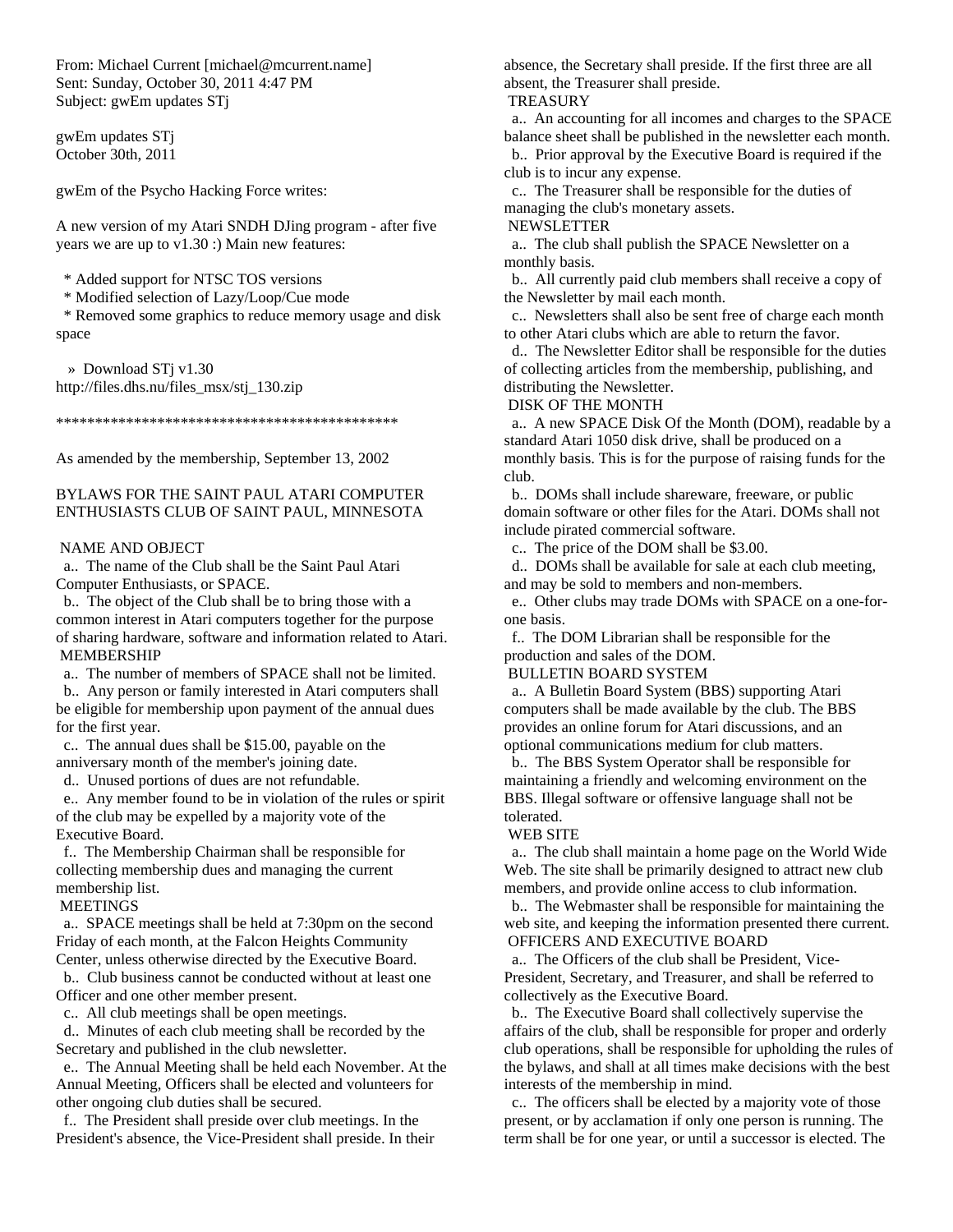term of office shall begin at the close of the annual meeting at which the officer is elected.

 d.. The Executive Board shall actively seek volunteers to fill the following positions: Membership Chairman, Newsletter Editor, DOM Librarian, BBS Operator, and Webmaster. These volunteers shall be subject to the approval of the club membership.

 e.. The Executive Board shall also seek volunteers for other ongoing administrative duties, such as meeting location arrangements and post office box maintenance.

 f.. Officers shall be subject to a Recall Vote if a majority of the membership so decries. The Recall Vote shall not take place until it has been announced in the newsletter.

 g.. The rules contained in the current edition of "Robert's Rules of Order" shall govern the club unless they are in conflict with the bylaws, in which case the bylaws shall take precedence.

#### AMENDMENT OF BYLAWS

 a.. A Quorum shall be defined as either a minimum of 50% of the entire membership, or 10, whichever is smaller.

 b.. Provided that a quorum is present, and provided that the amendment proposal has been communicated to the entire membership in writing in advance, the Bylaws may be amended at any meeting by a two-thirds vote of the members present.

 c.. Voting shall be by consenting AYE or NAY if a twothirds vote can be confirmed, or by a show of hands for a precise tally.

 d.. Proxy voting is not permitted for Bylaws amendment votes.

#### CLUB DISSOLUTION

 a.. The club may elect to disband itself by a majority vote of the current membership, provided the proposal has been printed in at least one issue of the newsletter.

 b.. In such an event, the Executive Board members shall be responsible for the proper and orderly closing of accounts, arrangements, and all normally ongoing club activities.

 c.. Any remaining material assets of the club shall be distributed evenly among the membership, as best as this is possible. Historical club materials shall be preserved if possible.

 d.. When all outstanding charges are paid, the Treasurer shall distribute any remaining club funds evenly among the final group of club members.

\*\*\*\*\*\*\*\*\*\*\*\*\*\*\*\*\*\*\*\*\*\*\*\*\*\*\*\*\*\*\*\*\*\*\*\*\*\*\*\*\*\*\*\* \*\*\*\*\*\*\*\*\*\*\*\*\*\*\*\*\*\*\*\*\*\*\*\*\*\*\*\*\*\*\*\*\*\*\*\*\*\*\*\*\*\*\*\* \*\*\*\*\*\*\*\*\*\*\*\*\*\*\*\*\*\*\*\*\*\*\*\*\*\*\*\*\*\*\*\*\*\*\*\*\*\*\*\*\*\*\*\* \*\*\*\*\*\*\*\*\*\*\*\*\*\*\*\*\*\*\*\*\*\*\*\*\*\*\*\*\*\*\*\*\*\*\*\*\*\*\*\*\*\*\*\*